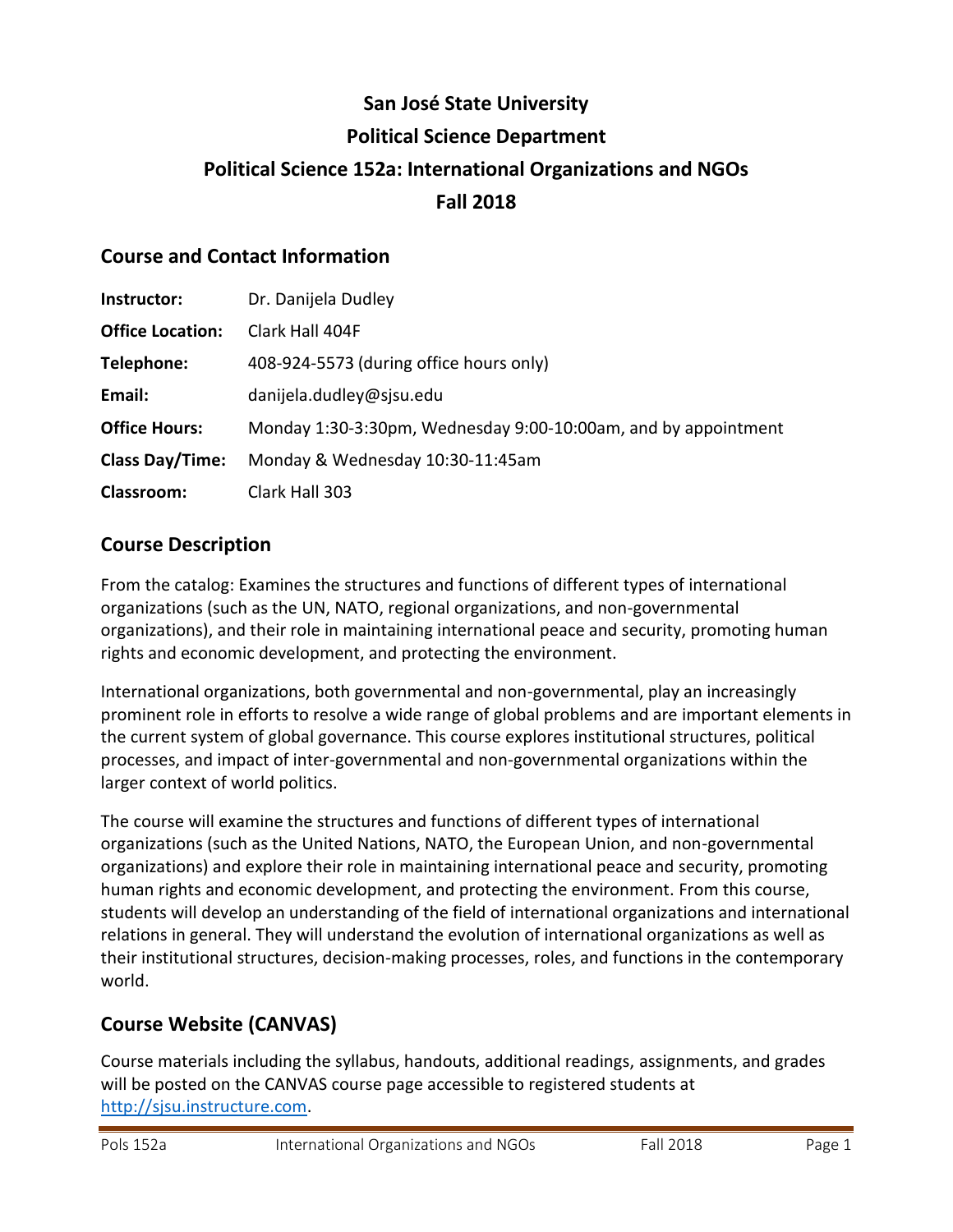# **Course Learning Outcomes (CLO)**

Upon successful completion of this course, students will be able to:

**CLO 1:** Demonstrate knowledge of major theoretical approaches to the study of intergovernmental and non-governmental organizations.

**CLO 2:** Identify and distinguish different types of international organizations and demonstrate knowledge of the structure and functions of key international organizations.

**CLO 3:** Evaluate and critically analyze the role of key international organizations in shaping international political outcomes in different issue-areas such as international peace and security, human rights, development, and environment.

**CLO 4:** Understand the interactions, negotiations, and decision-making processes that occur in the complex world of international organizations.

**CLO 5:** Conduct original research, critically analyze the literature, and propose original solutions to contemporary problems as they relate to international organizations.

**CLO 6:** Discuss and debate major issues related to international organizations.

# **Political Science Program Learning Outcomes (PSPLO)**

Upon completion of the Political Science major program, students should be able to demonstrate the following learning outcomes:

**PSPLO 1 Breadth:** Students should possess a broad knowledge of the theory and methods of the various branches of the discipline.

**PSPLO 2 Application:** Students should be able to apply a variety of techniques to identify, understand, and analyze domestic and international political issues and organizations.

**PSPLO 3 Disciplinary methods:** Student should be able to formulate research questions, engage in systematic literature searches using primary and secondary sources, have competence in systematic data gathering using library sources, government documents, and data available through electronic sources, should be able to evaluate research studies, and should be able to critically analyze and interpret influential political texts.

**PSPLO 4 Communication Skills:** Students should master basic competencies in oral and written communication skills and be able to apply these skills in the context of political science. This means communicating effectively about politics and/or public administration, public policy, and law.

**PSPLO 5 Citizenship:** Students should acquire an understanding of the role of the citizen in local, state, national, and global contexts and appreciate the importance of lifelong participation in political processes.

# **Required Texts**

Karns, Margaret, Karen Mingst, & Kendall Stiles. (2015). International Organizations: The Politics & Processes of Global Governance, 3rd edition. Lynne Rienner Publishers: Boulder, London. ISBN13: 978-1-62637-151-4.

The text is available for purchase in the Spartan Bookstore or from various online retailers.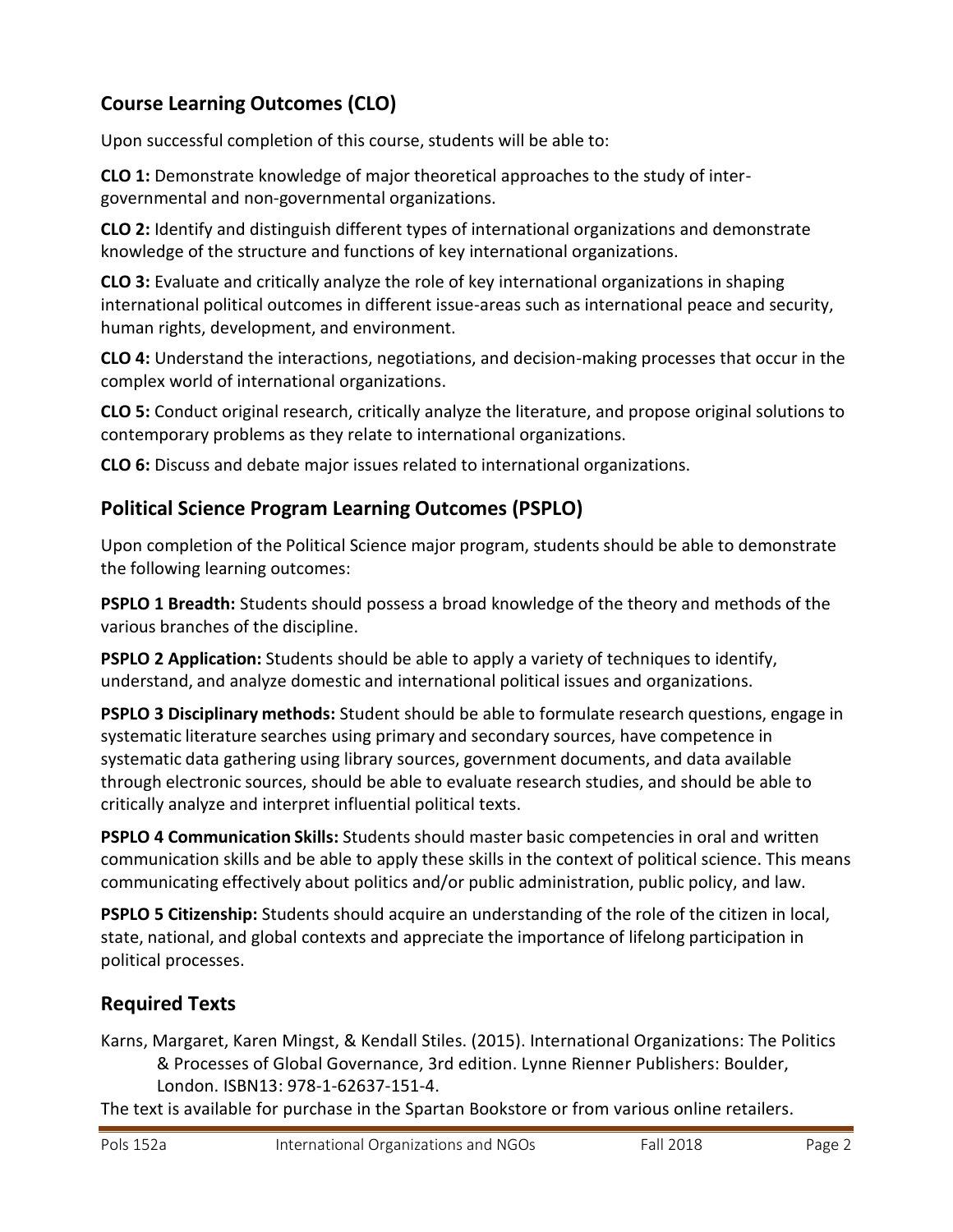#### **Library Liaison**

The library liaison for Political Science is available to answer questions and provide one-on-one help using the library for research. His name Paul Kauppila and he can be reached by phone at (408) 808-2042 or by email [paul.kauppila@sjsu.edu.](mailto:paul.kauppila@sjsu.edu)

#### **Course Requirements**

#### **University Credit Hours Requirement**

Success in this course is based on the expectation that students will spend, for each unit of credit, a minimum of 45 hours over the length of the course (normally three hours per unit per week) for instruction, preparation/studying, or course related activities, including but not limited to internships, labs, and clinical practica. Other course structures will have equivalent workload expectations as described in the syllabus.

Because this is a four-unit course, you can expect to spend a minimum of nine hours per week, in addition to time spent in class, on scheduled tutorials, assignments, or activities. This additional unit will allow for more in-depth investigation and engagement with course topics. Careful time management will help you keep up with readings and assignments and enable you to be successful in all of your courses. More details about student workload can be found in University Policy University policy S17-1 [\(http://www.sjsu.edu/senate/docs/S17-1.pdf\)](http://www.sjsu.edu/senate/docs/S17-1.pdf)

#### **Course Requirements and Assignments**

**Midterm exams:** There will be one midterm exam which will consist of multiple-choice and shortanswer questions and /or essay questions. It will cover readings, lectures, discussions, and videos from weeks 1-6.

**Quizzes:** There will be three quizzes which will vary in format and may include short answer, multiple choice, essay questions, and map tests. Specifics on chapters covered in each quiz will be provided one week before each quiz. They will be given either at the beginning or at the end of the class so arrive on time and stay until the end of the class.

**Research Paper:** You will write a 6-8 page research paper on a case of your choice. You will select one current or recent international case deserving attention of one or more IOs and analyze the issue and its importance for world politics, explain and critically analyze the IO's response, and offer suggestions for future responses to similar cases. More detailed instructions are provided in a separate handout available on CANVAS. You will submit a paper proposal no later than October 15. The proposal should include your thesis, a brief description of how you intend to develop your argument, and an annotated bibliography of at least three sources you intend to use in your paper. The proposal is graded on a credit/no credit basis. A "no credit" grade on the proposal will lower your research paper grade by 10%.

**Research Paper Presentation:** In a 5-6 minute presentation, you will present your topic, your argument, and any conclusions drawn from your research. You will also answer any questions raised by the instructor and/or classmates. Missed presentations cannot be made up.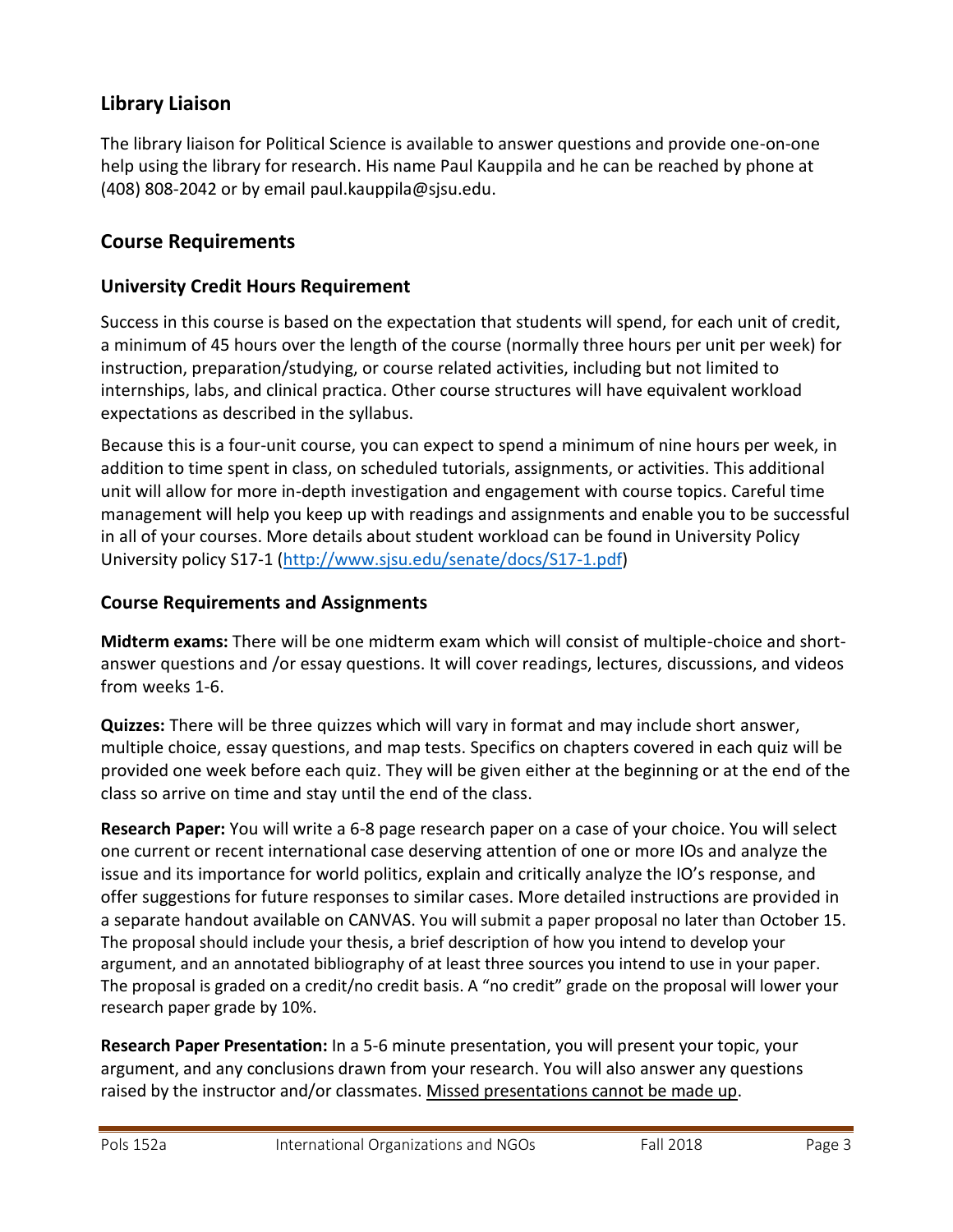**United Nations Negotiations**: Students will participate in simulated negotiations and decisionmaking within the United Nations. Each student will be assigned a country and must work within the United Nations to advance his/her country's interests through negotiations with other countries on issues of peace and security, human rights, development, the environment, and similar. You are expected to research your assigned country's policies and positions on the issues in question. In preparation for the meetings, each student will be required to submit a 3-4 page country profile. Additional details are available in a separate handout posted on CANVAS. Please note that missed UN negotiation cannot be made up, so plan accordingly.

**Participation**: Students are expected to come to class having read the assigned readings and ready to discuss them. Contributing to class discussions and participating in class activities demonstrates your desire to understand the material; it also helps your learning process and material retention. Your participation grade will be based on both frequency and quality of your contributions to class discussions and in-class activities. Students may be called by name to address concepts from the readings. As participation evaluates your contribution to class discussions, any disruptive behavior such as using cell phones, talking to your classmates, interrupting others' statements, arriving to class late or leaving early, and similar, counts as negative contribution to class discussion and will adversely affect your participation grade.

**Final Exam**: University Policy S17-1 [\(http://www.sjsu.edu/senate/docs/S17-1.pdf](http://www.sjsu.edu/senate/docs/S17-1.pdf)) states "Faculty members are required to have a culminating activity for their courses, which can include a final examination, a final research paper or project, a final creative work or performance, a final portfolio of work, or other appropriate assignment." Final exam in this course will be cumulative and will cover course readings, lectures, and discussions for the entire term. It will consist of multiple choice, short answer, and essay questions. Please bring 882- E scantron form, large green book, pencil and pen. Students will not be allowed to take the final exam early.

| <b>Assignment</b>     | % of Course Grade                                   | Date                                      | <b>CLO</b> |
|-----------------------|-----------------------------------------------------|-------------------------------------------|------------|
| Midterm Exam          | 15%                                                 | October 10                                | 1 & 2      |
| Research Paper        | 15%                                                 | November 28                               | 5          |
| Presentation          | 5%                                                  | Nov. $28 - Dec.5$                         | 5 & 6      |
| <b>UN Negotiation</b> | 15% total:<br>5% country profile<br>10% negotiation | October 1<br>October 29-31                | 4, 5, 8, 6 |
| Participation         | 15%                                                 | Recorded each day                         | 6          |
| Quizzes               | 10% total                                           | September 17<br>October 24<br>November 19 | 1, 2, 8, 3 |
| <b>Final Exam</b>     | 25%                                                 | December 18                               | 1, 2, 8, 3 |

#### **Assignment weight and tentative dates (dates subject to change with fair notice)**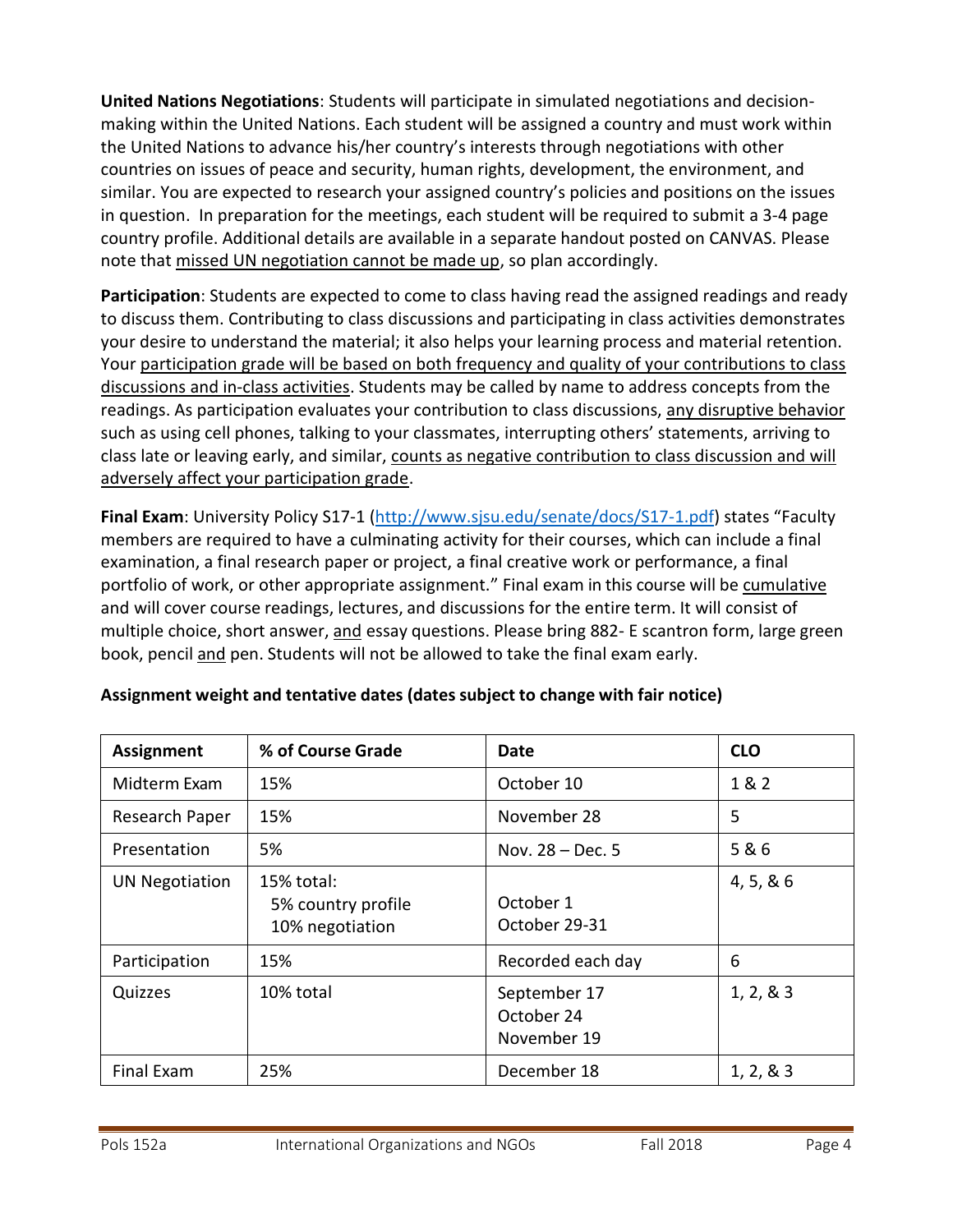# **Grading Policy**

All assignments are graded based upon a percentage system, which can be converted to letter grades. For example, if an assignment is out of 100 points, 97-100 is an A+, 93-96.9 is an A, 90-92.9 is an A-, and so on. All assignments and exams total 100% of the course grade. The same letter grade distribution applies to the final course grade as it does for each assignment.

| $A+ = 97-100\%$    | $A = 93-96.9%$    | $A - 90 - 92.9%$   |
|--------------------|-------------------|--------------------|
| $B+ = 87-89.9%$    | $B = 83 - 86.9%$  | $B - 80 - 82.9%$   |
| $C_{+}$ = 77-79.9% | $C = 73 - 76.9\%$ | $C_{2}$ = 70-72.9% |
| $D+ = 67-69.9%$    | $D = 63 - 66.9\%$ | $D = 60 - 62.9%$   |

#### **Late Work**

Late assignments and exam make-ups will be allowed only in case of medical or family emergency for which proper documentation is provided. If you miss an exam, you must contact me immediately to schedule a make-up. **Missed participation, presentations, and UN negotiations cannot be made up.** Late papers will be penalized 10% for each 24-hour period for the first 5 days. After 5 days, the paper will receive 0. Final exam will be held on the day scheduled by the University. Final exam makeupsfor which proper documentation is provided will be held on the final make-up day, as determined by the University. **Final exam will not be given early** under any circumstances,so plan accordingly.

#### **Use of Electronic Devices**

Please **turn off cell phones** before entering the classroom. **Absolutely no use of computers, phones, or any other electronic devices during class except for medical reasons.** While technology can be very useful in our daily lives it can also cause unnecessary distraction during class both to those using it and to those around them. Thus, bring a pen and a notebook for taking notes. Exceptions to this policy will only be made for medical reasons. Please bring proper documentation before class if you need an approval to use electronic devices.

# **Classroom Courtesy**

The purpose of discussion in this course is to provide a forum in which students can safely and supportively ask questions, present and debate their ideas, receive and interpret new information and perspectives, and develop and clarify their thinking. While you will likely be passionate about some issues discussed in class, it is essential to be **respectful** to others and their opinion**s.** Remember, a "good argument" does not mean a confrontation or a fight. Rather, a good argument consists of a political contention supported by well- researched evidence, leading to a welldeveloped conclusion. Offensive remarks or attacks of personal nature will not be tolerated! Please **come to class on time and stay for the entire period.** Late arrivals and/or early departures are disruptive and as such will affect your participation grade.

#### **Attendance**

Attendance, in and of itself, will not be graded. However, regular attendance is crucial to your success in this course. Lectures will address some themes presented in the course readings, **as well**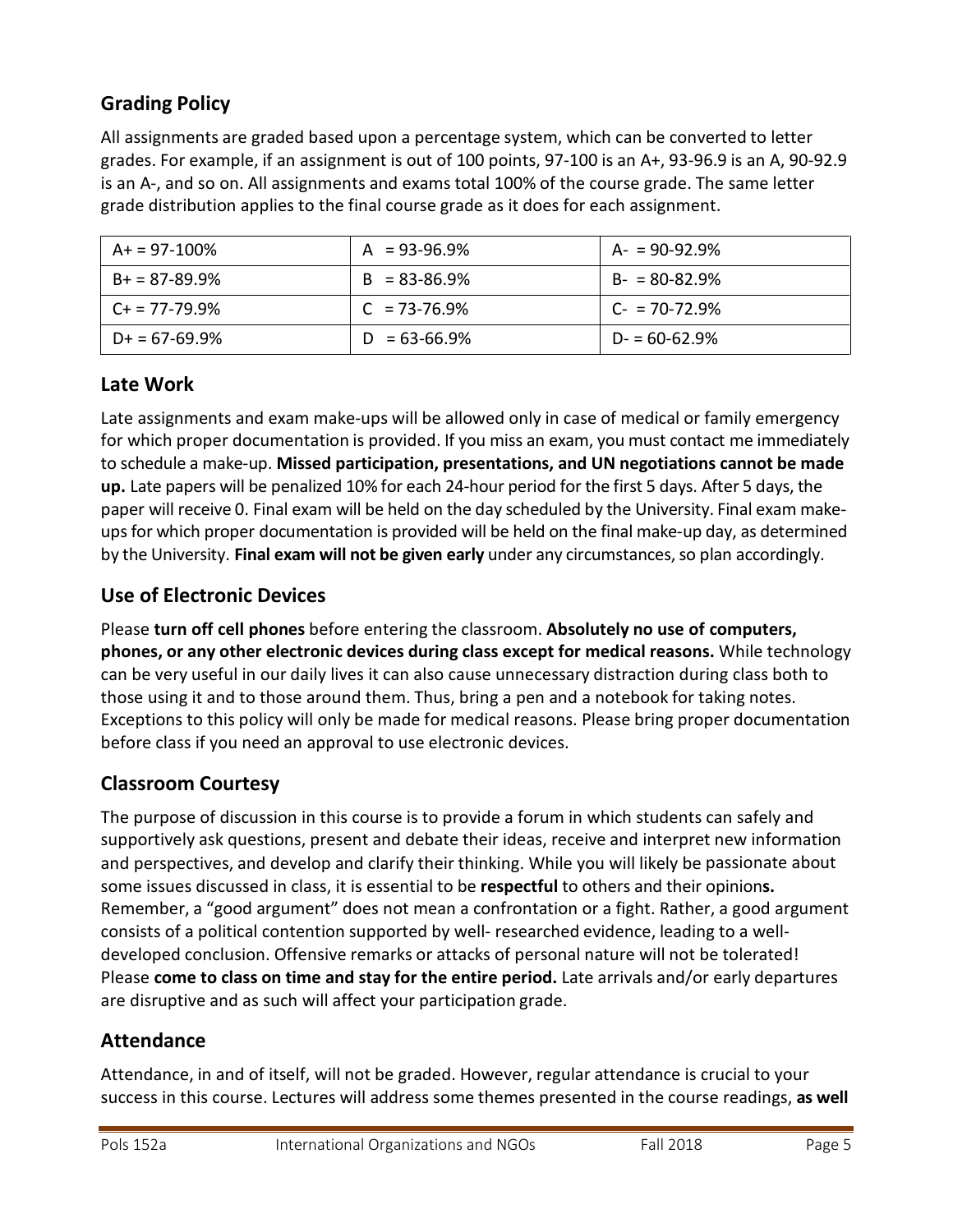**as additional information** that you will not find in the readings, but which **you will be expected to know** for exams. Additionally, although attendance is not graded, participation makes a significant portion of your grade. If you are not present, you cannot participate.

# **Recording of Class and Public Sharing of Instructor Material**

[University](http://www.sjsu.edu/senate/docs/S12-7.pdf) Policy S12-7 [\(http://www.sjsu.edu/senate/docs/S12-7.pdf\)](http://www.sjsu.edu/senate/docs/S12-7.pdf)requires students to obtain instructor's permission to record the course. Recording in this class is allowed **only with my written permission**, and is granted only on a class by class basis if the student justifies the need to record lectures. Students must obtain a written permission of any guest speaker and every class member in order to record presentations or class discussions.

"Course material developed by the instructor is the intellectual property of the instructor and cannot be shared publicly without his/her approval. You may not publicly share or upload instructor generated material for this course such as exam questions, lecture notes, or homework solutions without instructor consent."

# **Political Science Departmental Writing Policy**

Students of political science should develop the ability to write in clear, grammatical English. Spelling and grammar count! Students must take care that appropriate citations are used. Direct quotations must be so indicated with quotation marks and a specific reference to the page in the source from which it was taken. Failure to cite your sources constitutes academic misconduct which carries with it serious sanctions. A tutorial on citations is available at the library website at [https://libguides.sjsu.edu/writeandcite.](https://libguides.sjsu.edu/writeandcite)

For assistance with writing, please see me or visit the SJSU Writing Center located in Clark Hall, Suite 126. All Writing Specialists have gone through a rigorous hiring process, and they are well trained to assist all students at all levels within all disciplines to become better writers. In addition to one-on-one tutoring services, the Writing Center also offers workshops every semester on a variety of writing topics. To make an appointment or to refer to the numerous online resources offered through the Writing Center, visit the Writing Center [website](http://www.sjsu.edu/writingcenter) at [http://www.sjsu.edu/writingcenter.](http://www.sjsu.edu/writingcenter)

# **University Policies**

Per University Policy S16-9, university-wide policy information relevant to all courses, such as academic integrity, accommodations, etc. will be available on Office of Graduate and Undergraduate Programs' Syllabus Information web page at [http://www.sjsu.edu/gup/syllabusinfo/.](http://www.sjsu.edu/gup/syllabusinfo/) Make sure to review these policies and resources.

# **The Fine Print**

Information in this syllabus can be changed with fair notice. Any changes will be announced in class and/or via announcements through Canvas ([https://sjsu.instructure.com/\)](https://sjsu.instructure.com/).

#### **It is your responsibility to sign into Canvas regularly and check for any important announcements and updates.**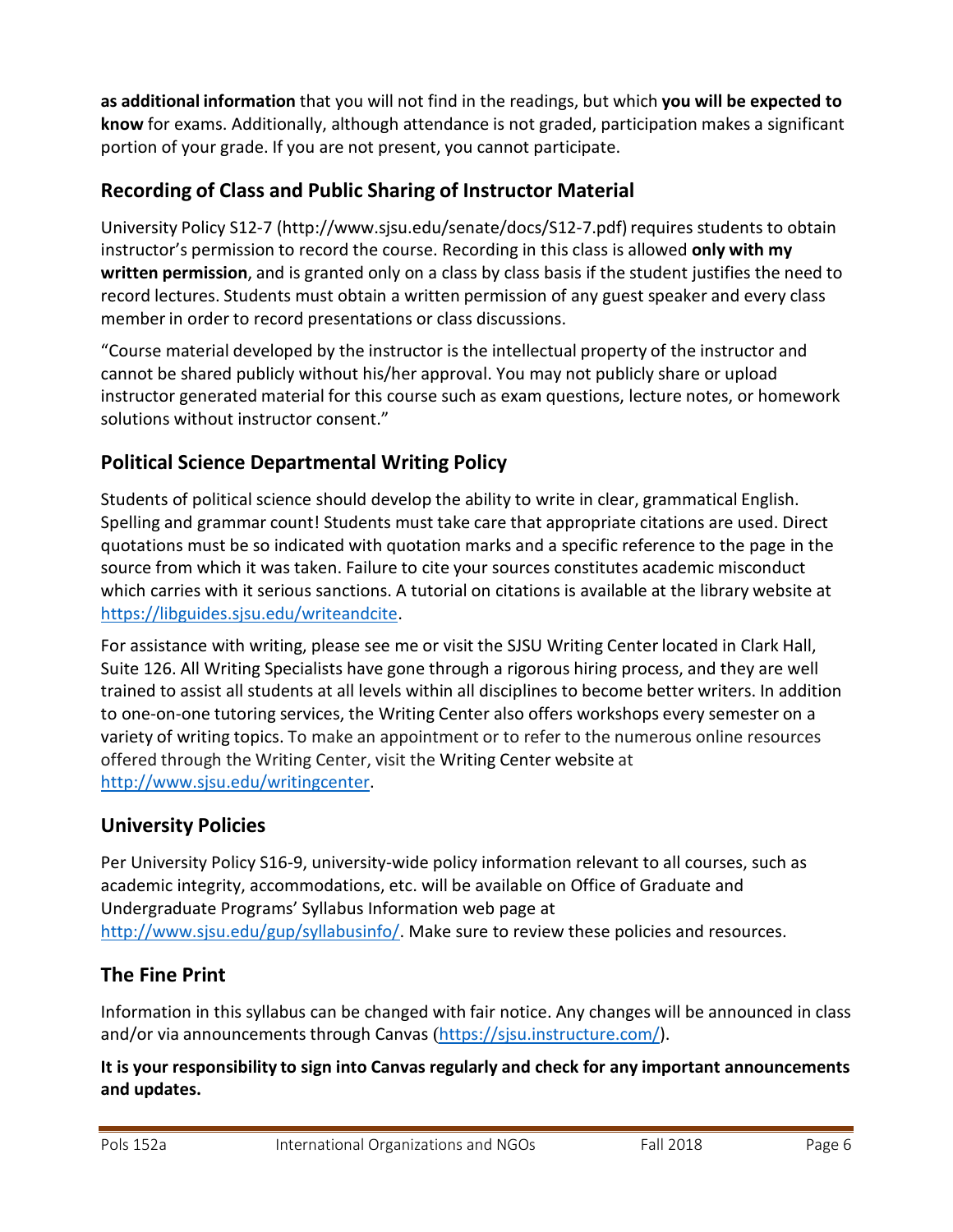| POLS 152a Fall 2018 Course Schedule<br>Subject to change with fair notice |                                                                                                                                                                                                                     |  |
|---------------------------------------------------------------------------|---------------------------------------------------------------------------------------------------------------------------------------------------------------------------------------------------------------------|--|
| <b>Week/Date</b>                                                          | <b>Topic, Readings, Assignments</b>                                                                                                                                                                                 |  |
| August 22                                                                 | Course introduction<br>READ course syllabus                                                                                                                                                                         |  |
| WEEK 1<br>August 27-29                                                    | Global governance; Theoretical approaches to IOs<br>READ: Chapter 1, pp. 2-19, Chapter 3, pp. 75-88, & Chapter 2, pp. 55-59                                                                                         |  |
| WEEK <sub>2</sub><br>September 3                                          | Labor Day, no class                                                                                                                                                                                                 |  |
| September 5                                                               | Theoretical approaches to IOs (continued)<br>READ: Chapter 2, pp. 44-55 and 59-61                                                                                                                                   |  |
| WEEK <sub>3</sub><br>September 10-12                                      | <b>The United Nations</b><br>READ: Chapter 4, pp. 109-143 and 148-158                                                                                                                                               |  |
| WEEK4<br>September 17-19                                                  | Regional organizations: the EU<br>READ: Chapter 5, pp. 177-195<br>How to save Europe: The future of the European Union. (2017, March 25).<br>The Economist. (available on Canvas)<br>Quiz 1 September 17            |  |
| WEEK <sub>5</sub><br>September 24-26                                      | Regional organizations: NATO<br>READ: Chapter 5, pp. 161-175<br>Wright, Robin. (2016, July 22). What Does NATO Do, Anyway? The New<br>Yorker. https://www.newyorker.com/news/news-desk/what-does-<br>nato-do-anyway |  |
| WEEK 6<br>October 1-3                                                     | Non-Governmental Organizations<br>READ: Chapter 6, pp. 239-244, 252-260, 268-277<br><b>Country profile due October 1</b>                                                                                            |  |
| WEEK <sub>7</sub><br>October 8                                            | Catching up and midterm review                                                                                                                                                                                      |  |
| October 10                                                                | <b>Midterm exam October 10</b><br>BRING a scantron form 882-E, large blue/green book, pencil and pen                                                                                                                |  |
| WEEK <sub>8</sub><br>October 15-17                                        | <b>International Peace and Security</b><br>READ: Chapter 8, pp. 279-288, 295-304, 309-322<br>Paper proposal due October 15                                                                                          |  |